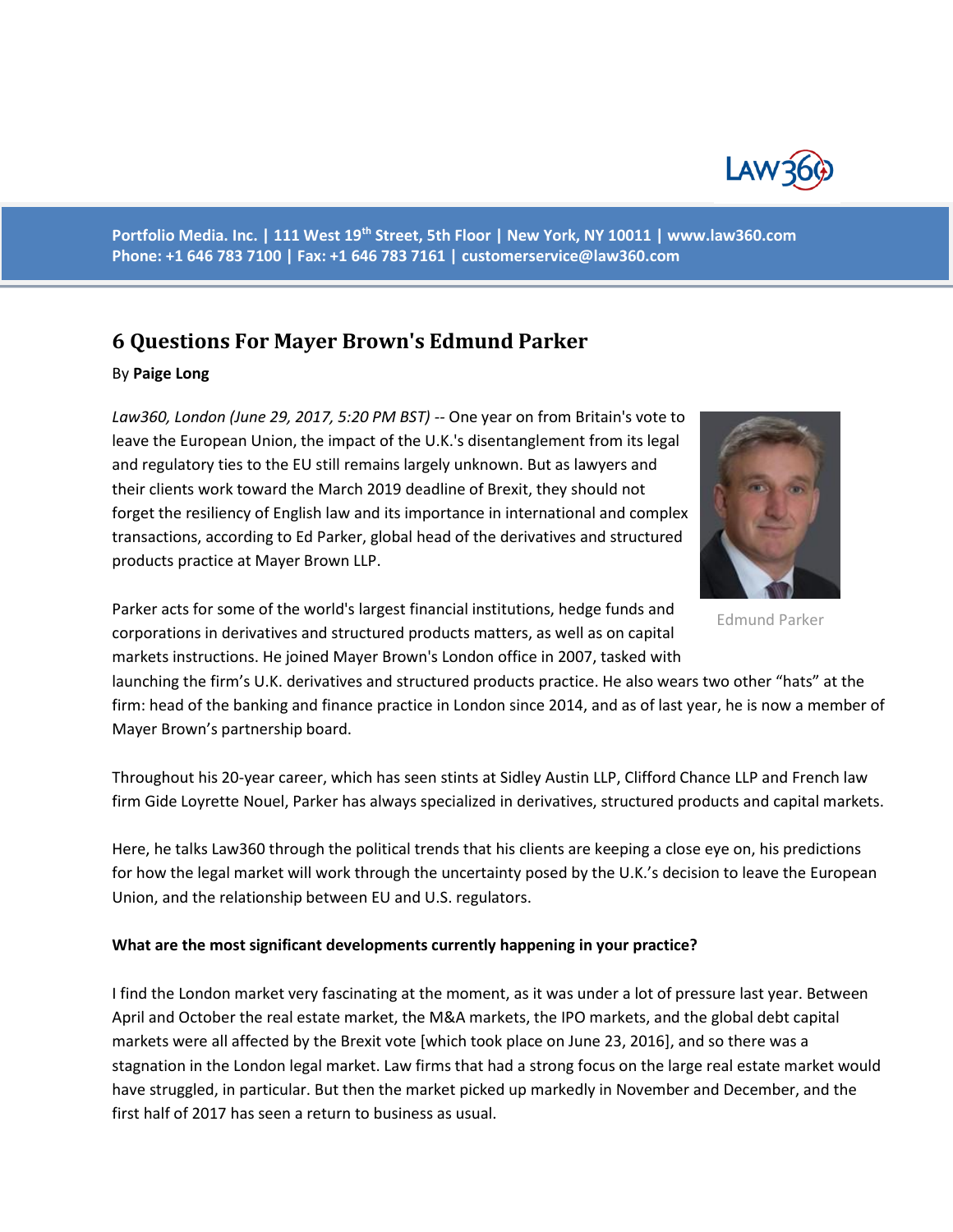Many commentators have said that Brexit will be a boon for lawyers, because of all the advice that will be needed, but I really don't think that advisory work will make up for the loss of large transactions, if London does suffer depressed deal volumes. And actually, there is still so much to plan for, so I query the amount of advice a small number of lawyers have already been providing. I think employment lawyers are the ones that should be doing extremely well, because working through all the cross-jurisdictional issues will be huge. Apart from that, it's difficult to say.

## **Do you have any predictions for your market over the next couple of years as the Brexit negotiations heat up?**

People talk about the possibility of an exodus from London into European cities, but there is increasing confidence that this won't happen. The game can change quickly though, and unfavorable politics combined with momentum could change things.

What I hear from my clients is that all of this is a political matter, and so there must be a "wait and see" approach, because you don't know who the politicians will be or what directions the negotiations will take. We may have had election results in the U.K. and France, but there is a lack of certainty with the German election, for which direction it will take, and some instability with Theresa May's Conservatives party leading a minority government in the U.K. And Dublin is thought not to have the extent of infrastructure necessary for a financial center.

There may be a similar trend to what we saw in the 1990s and early 2000s, where lawyers were seconded to international offices to follow their clients to Europe. During that time, there were a high number of Englishlaw-qualified solicitors from Magic Circle firms based across Europe. The euro was coming, and a lot of banks were saying that they were at least considering a move to Frankfurt, but it didn't end up happening. That trend pulled back well before the recession in 2008-09. It was expensive, and law firms realized they could service their clients just fine from here in London.

So will English law cease to be the law of choice for capital markets, for M&A transactions, for litigation disputes? I personally don't find that so likely. English law precedes the EU, it is a product of many centuries. In fact, I don't see English law suffering any decline, but instead continuing to grow as the favored law of international and/or complex transactions.

### **Even with Brexit, there will be EU regulations that your clients will still need to comply with. What are the main ones taking up your agenda now?**

Yes, I would say that the European Markets Infrastructure Regulation, or EMIR, is huge for us; as is MiFID. The derivatives markets are global though, so we also need to keep up with the Dodd-Frank requirements coming from the U.S. It's been a huge process for all banks and most financial institutions.

The deadline for having all the variation margin documentation in for EMIR was March 1, and there was such a scramble to get it all into place. Margining for uncleared derivatives was initially announced in 2009, at the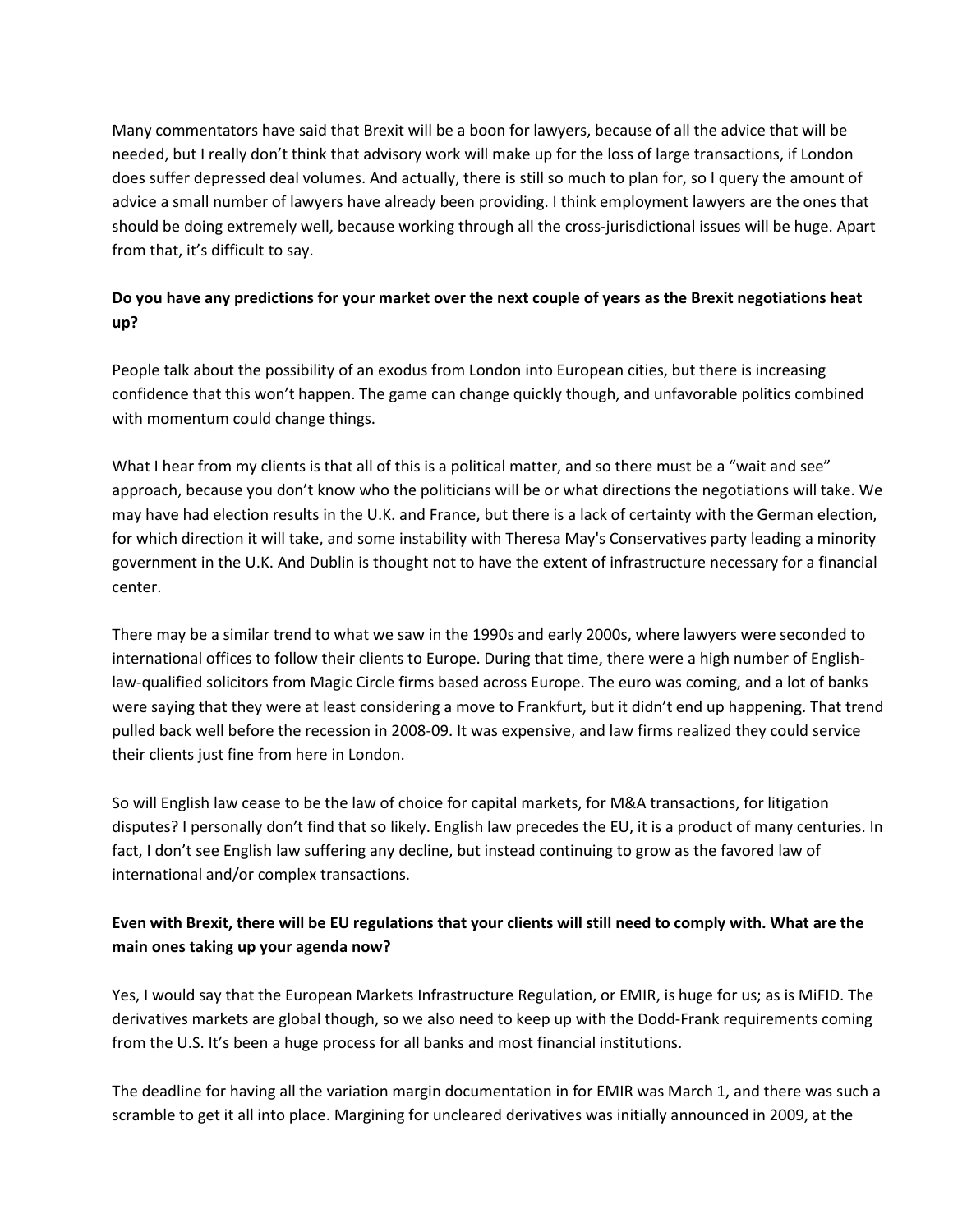G20 summit, and the leaders there said it had to be in place by the end of 2012 at the very latest. But then, things always get delayed. The regulators have now taken a pragmatic approach — they've told firms that if they weren't able to reach the deadline for getting their affairs in order, they can keep using a "best efforts" approach. The regulators are still watching, but so long as firms can prove they're doing all they can to meet the requirements, sanctioning is unlikely. However, patience is wearing thin, and the last negotiations must soon be completed.

#### **Can you talk me through some of the specific EMIR requirements that your clients are currently focusing on?**

EMIR regulation is very transactional based, and firms need to rely on a lot of documentation to be compliant. The March deadline was a very big issue, because a lot of affected derivatives users have not been able to negotiate all the documentation within the time limit, and so they're all still trying to work through that. It's been a major, major project. And of course, documentation is one thing, but then you also need to have the collateral mechanics and infrastructure behind that. Now we are moving on to another phase of margin compliance called "Phase II Initial Margin," necessitating another wave of banks to amend and create other sets of complex documentation and infrastructure.

We've had a busy few months putting all this into place, and there are thousands of contracts, so it's been a big job for the market. And that's happening on both sides of the Atlantic. And then there are further waves. MiFID II is set to come in next year. You hear a lot about that, as it's going to bring in a whole lot more regulation as well.

### **As Mayer Brown's global head of derivatives, a big part of your role must be working through both EU and U.S. regulations. How do you handle that?**

A big thing for us at Mayer Brown has been growing the transatlantic operation of our derivatives practice. So for example in the past year the markets have experienced the implementation of global margin rules for uncleared swaps, and we've been able to say to major client financial institutions and firms: look, 90 percent of all of the world's derivatives are under either English law or New York law, and you may have English law/European nexus derivatives that relate to U.S. counterparties, or vice versa, and so we're working as a firm across our transatlantic offices to help you with this.

There are some great firms in London and great firms in New York, but there are not that many than can do great work in both. So we're trying to leverage our advantage here. At the same time, it's also about making sure that where we have a strong client in one jurisdiction, we can replicate the expertise for that client in another jurisdiction.

### **What is the relationship between EU and U.S. regulators? And as the U.K. will soon be seen as a third country, are there any "lessons learned" from the U.S. experience with equivalence?**

You will always get pushback on equivalence, but all in all I think it's quite amazing what regulators have done in terms of trying to introduce similar regulations for the derivatives markets. Of course, it would have been much better if there were a set of global rules, much like Basel III, but the U.S. and EU approach to derivatives